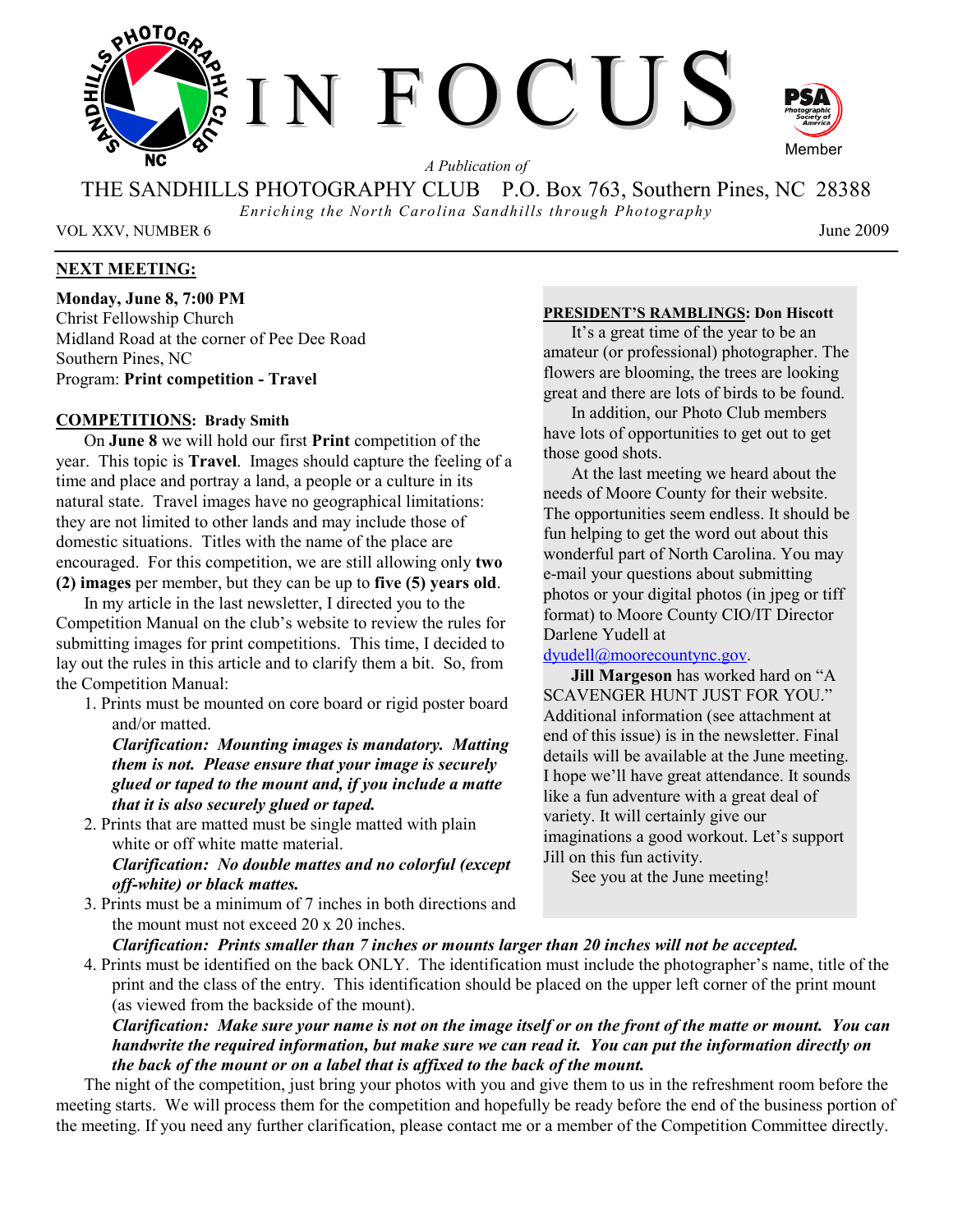Additionally, I ask that you send me an email giving me the following information about your entries:

- 1. Your name
- 2. Image title
- 3. Your competition class (A or B)
- 4. A digital copy of your image.

Please submit the above information to the competition email address: competitions@sandhillsphotoclub.org. By providing a digital copy of your image, we won't have to take photos of the winners the night of the competition for posting on the club's website. **Please note that providing this information and a digital image is not required for this print competition, but it will help us streamline the process.**

Again, don't forget about our first **Online** photo competition. This is a completely **Open** competition with **no time limit** for how long ago photos were taken. You will be able to submit **two (2) images**, which will be judged during the month of September by all club members who wish to judge. Winners will be announced during the October club meeting. You may start sending me images now, although those images will not be shown until later.

To send images, just use the same procedure outlined in previous Newsletters for digital competitions. Just be sure you put Online Competition in the subject of the email and don't send them with images for one of the other competitions. *Again, please note that images will not be viewable on the website until September 1.* 

*Looking ahead*... Upcoming competitions are:

Aug - Magazine Photography / Digital

Oct - Landscapes / Print

As I tried to locate a list of competition topics for 2010, I realized that one was never created. So, we will meet as a Competition Committee and determine the topics for 2010 and put them in the July newsletter. *HAPPY SNAPPING!*

## **PROGRAMS: Len Barnard**

**July 13:** Tina Wrona of *Tina Wrona Photography* will present a program that will give parents and grandparent pointers on taking quality family photos—not just snap shots. Check out her web site WWW.tinawronaphotography.com for some beautiful examples of her work.

**September 14: Photographing and Experiencing the Cascades**. Scott Zielger, author of a book on the Cascades in Washington and Oregon entitled, "The Cascades: A Natural Heritage," will discuss photography related to his published photography book.

**November 9:** "Take a Second Look with George" More information later but start saving that "**great photo**" that is just missing something and that you would like to have help in improving.

**December 14:** This is the date for our Christmas dinner. It will be a Jolly Good time!!!!! More later....

## **Tid Bits**

I hope you did not miss our program in May on Magazine Photography by Frank Pierce. But if you did, here is an added benefit you get anyway. Frank Pierce is offering all Sandhills Photography Club members a 20 percent discount on their printing needs. I will be providing him with a list of members, but no addresses, email or otherwise.

Frank is also considering an instructional workshop on Photoshop if there is enough interest. This would be a paid workshop, not a free one. If you are interested please respond to me with the following info:

- 1) Are you interested?
- 2) What version of Photoshop do you have, Elements, CS, CS2, CS3 or CS4?
- 3) Do you have it loaded on your laptop?

 At this point Frank is not sure where this class would be taught, maybe his studio or maybe even at the college. Please respond to me if interested and after Frank has looked this information over, I will get back to you with his decisions.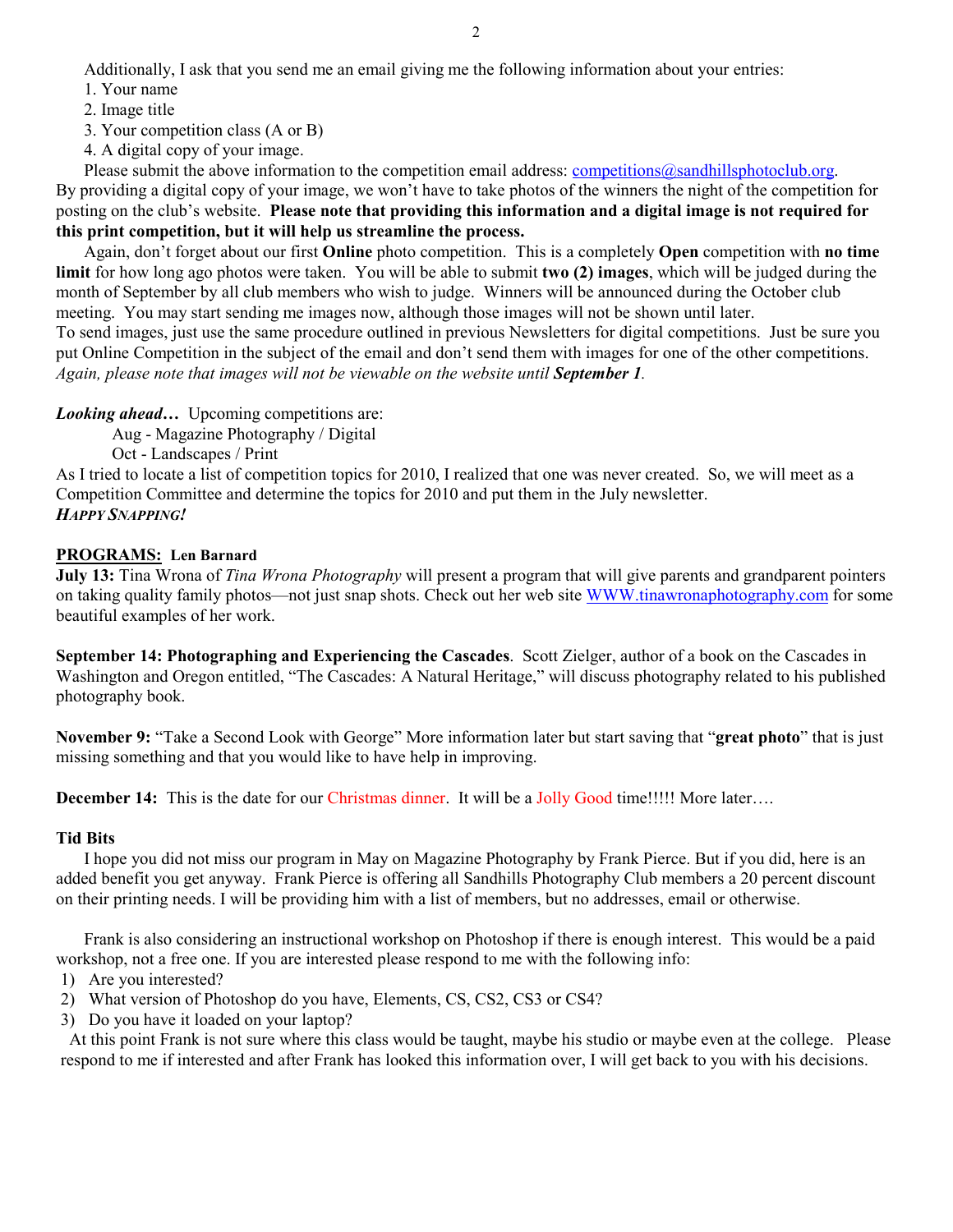#### 3

## **WORKSHOPS: Bill Matthews**

*Lightroom Basics* with Glenn Gilchrist will be held on Saturday, May 30, at the Sandhills Community College Landscape Gardening Center, 8:30 – 11:30 am. If you have ever had trouble organizing your images, or if you sometimes have to quickly process a large number of images at the same time, Lightroom may be for you. Lightroom also replaces Photoshop for those PS users that do not make use of masking, layers, and filters.

Glenn will review the Library Module and how it is used to assign images to collections, how to sort and rate images, how to keyword them, and updating metadata. He will describe some features in the Develop Module that allow you change white balance, exposure, color, contrast and sharpness, both for individual images or globally for entire groups. For more details or last-minute signup contact Glenn at 910-725-0112 or glenngilchrist@nc.rr.com.

 *A Practical Approach to Digitizing Your Slides, Understanding the RAW Digital Camera Image Format* and *Getting Your Monitor Calibrated with the SPC Projector, a three-part workshop with Bill Matthews, will be held* Saturday, June 27, 9:30 – 11:30 am, at the Sandhills Community College Landscape Gardening Center. Converting one's 35mm color sides to digital files by scanning sounds like a great idea until simple multiplication shows how long it will take. I've got a good scanner, but with 7,000 slides (50,140-slide carousels) at 2 minutes per slide the prospect of a 233 hour (29, 8-hour days) task caused me to keep putting off the project. I finally came up with a more practical approach that allowed me to complete the project in about 16 hours. I'll describe and demonstrate this method in the first part of this workshop.

 Many photographers now capture their images in the RAW file format. Amongst other things the RAW (or Native) format offers the possibility of adjusting exposure and white balance in your computer *after* the picture is taken. Some serious nature and professional photographers enthusiastically endorse this approach while others do not. In this part of the workshop, the RAW digital will be explained and arguments for and against its use will be presented.

 The last part of this workshop will be a review of the current state of standardization and calibration of the club digital projector. Although the projected image can never exactly replicate the image as displayed on your individual monitors, a reasonably close match can be achieved. The factors involved will be reviewed and tips on how to best prepare digital competition images will be presented.

 *A Photoshop Workshop* with **Bob Biamonte**. Bob hopes to be able to present a Photoshop Workshop at an SCC computer lab in September or October.

#### **EXHIBITIONS: Betty Hendrix**

#### **Appalachian Physical Therapy at Olmstead Village**

Twenty-two of our members are showing 40+ photos. This is a busy clinic. The staff and the clientele enjoy having a variety of images to look at during therapy sessions. If members wish to go see the display, the center has requested that you stop in between 12:15 and 1:00 pm while the staff is on lunch break. You will see our work in the lobby and may then ask at the check-in window if it would be convenient to take a short tour of the photographs.

**Mark your calendars for the pick-up on July 10 between 2:00 & 3:45 pm.** 

## **Weymouth Center Photo Exhibit: September 1 to November 1**

*Weymouth Center for the Arts and Humanities* is celebrating their 30<sup>th</sup> Anniversary. They have invited our club to provide a display of artful Weymouth subject photographs to be shown in their St. Andrews Room on the second floor of the mansion. This is a large boardroom, which has limited wall space broken up by windows and doors. We will be hanging on existing wall hooks, hang some from the molding and use some easels. This will not handle a large number of pieces. It would be nice to have a variety of new images to put in this show. You may shoot on the grounds or in the mansion during the hours that they are open. We will probably have to limit the show to one per member (your best or favorite shot) if we have good participation in this event. Subject matter may be architectural (inside or out), plants, flowers, grounds, animals, etc. **No photos in the show of the fountain**. There may have to be a jury process of some sort to assemble a special show for this venue. These photographs may be for sale. **See the attached Scavenger Hunt information prepared by Jill Margeson.** 

> **FINE ARTS FESTIVAL – Arts Council of Moore County Reminder: July 18-24 submit entries at the Campbell House**  Entry fee: \$15/ entry for ACMC members \$25/entry for non-members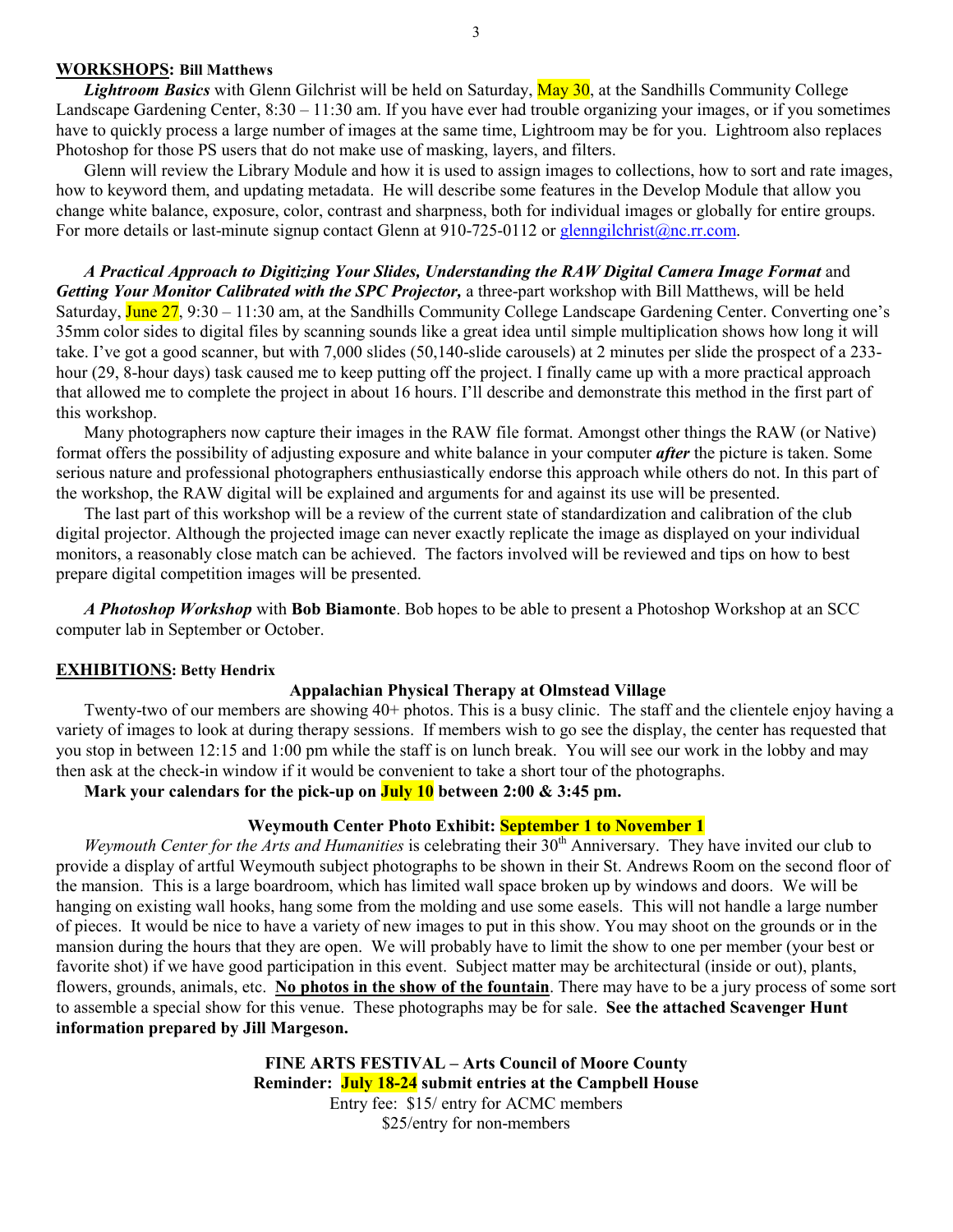### **MEMBERSHIP: Alison Earl**

As of May 12, we now have 90 paid members, along with our two honorary members. Our three newest members are *Scott Miller, Kelly Peckels,* and *Mary Weatherspoon. Kelly and Mary are returning members from previous years.* 

From April we have a returning member, Dave Mathias, who describes his level of expertise as "one step above point-and-shoot." He currently has a Fuji S2 and enjoys photographing blooming plants, wildlife and most nature scenes reflecting changes in weather. He is enjoying the works of other photographers in the club. We welcome him back! Also April new members, who got to go on our Spring Trip, are *Scott* and *Ethel Duvall*. Scott considers himself an amateur as a lifetime photographer. His current camera is a Canon Rebel XT, with landscapes, people, and animals being his favorite subjects. He hopes to gain improved photography ability through our club and has been in the area for almost seven years, coming from Connecticut. He says he appreciates the chance to get constructive critiques on his photos! Ethel is a brand new photographer with a Canon Power Shot. She also enjoys photographing people, animals and landscapes, and hopes to gain some photo skills from our club. She is looking forward to joining some more field trips in the future. We welcome them both!

I would also like to take this time to personally thank *Bill* and *Eva Ball*. Many of you may not even know who they are, but they are the wonderful couple that volunteers to help by handing out the nametags (and collecting them) in the back of the room at every meeting. While they were gone for two months, I had friends from the club sit there (and a BIG THANK YOU to each of you) and each one of them expressed an appreciation for the 15 minutes of chaos when everyone seems to come at once through that tiny doorway at the back of the room and want their nametag! Bill and Eva do it each month with smiles on their faces and never complain. I truly appreciate their help.

The first months that Eva and Bill were gone (March) I was also missing in action, having my second knee replacement done. I had asked *Kathy Green* to help out, along with *Brenda Hiscott* and *Pat Murray*. They were wonderful to step up to the plate to cover our positions and we thank them.

### **LIBRARY: Gisela Danielson**

 Our library is growing and easy to use. You may borrow books and/or DVD/CDs. There is a link to the Library Index on our Website: http://www.sandhillsphotoclub.org/

Place your order via email, *gdanielson@nc.rr.com* or call me, 673-0521. Your order will be ready for pick-up at the next SPC meeting.

Donations of gently used and fairly recent photography related books and CD/DVDs are always appreciated.

|                                                                    |                                                           | $2002$ of $C$ doar a members |                                  |          |
|--------------------------------------------------------------------|-----------------------------------------------------------|------------------------------|----------------------------------|----------|
| <b>REFRESHMENT ASSIGNMENTS: Bill Sheppard</b>                      |                                                           | President                    | Don Hiscott                      | 295-9544 |
| The following are refreshment providers for the next three months: |                                                           | Vice President               | Len Barnard                      | 673-2135 |
| June                                                               | Alison Earl & Kathy Green                                 | Secretary                    | Donna Ford                       | 295-5301 |
| July                                                               | Linda Piechota                                            | Treasurer                    | Denis Smetana                    | 944-8124 |
| <b>August</b>                                                      | Carole Bernard & Joanne Lentz                             | Past President               | <b>Bill Matthews</b>             | 692-8254 |
|                                                                    |                                                           | Programs                     | Len Barnard                      | 673-2135 |
|                                                                    |                                                           | Competition                  | Brady Smith                      | 947-3946 |
|                                                                    |                                                           | Exhibitions                  | Betty Hendrix                    | 949-4131 |
|                                                                    | <b>NEXT BOARD MEETING:</b><br>Thursday, June 11, 3:00 pm, | Field Trips                  | Brenda Hiscott (Spring) 295-9544 |          |
|                                                                    |                                                           |                              | Kathy Green (Fall) 585-0190      |          |
|                                                                    |                                                           | Day Trips                    | Jill Margeson                    | 673-1497 |
|                                                                    | <b>Sandhills Community College</b>                        | Hospitality                  | <b>Bill Sheppard</b>             | 944-1219 |
|                                                                    | <b>Horticultural Gardens</b>                              | Publicity                    | Ann Stokes                       | 235-0950 |
|                                                                    | Visitor's Center.                                         | Workshops                    | <b>Bill Matthews</b>             | 692-8254 |
|                                                                    |                                                           | Newsletter                   | Ann Stephens                     | 673-2091 |
|                                                                    |                                                           | Library                      | Gisela Danielson                 | 673-0521 |
|                                                                    | <b>SPC WEBSITE:</b>                                       | PSA Rep                      | Jim Smith                        | 673-4744 |
|                                                                    | www.sandhillsphotoclub.org                                | Membership                   | Allison Earl                     | 215-0316 |
|                                                                    |                                                           | Website                      | John Wynton                      | 673-1084 |
|                                                                    |                                                           |                              |                                  |          |

# **2009 SPC Board Members**

295-6686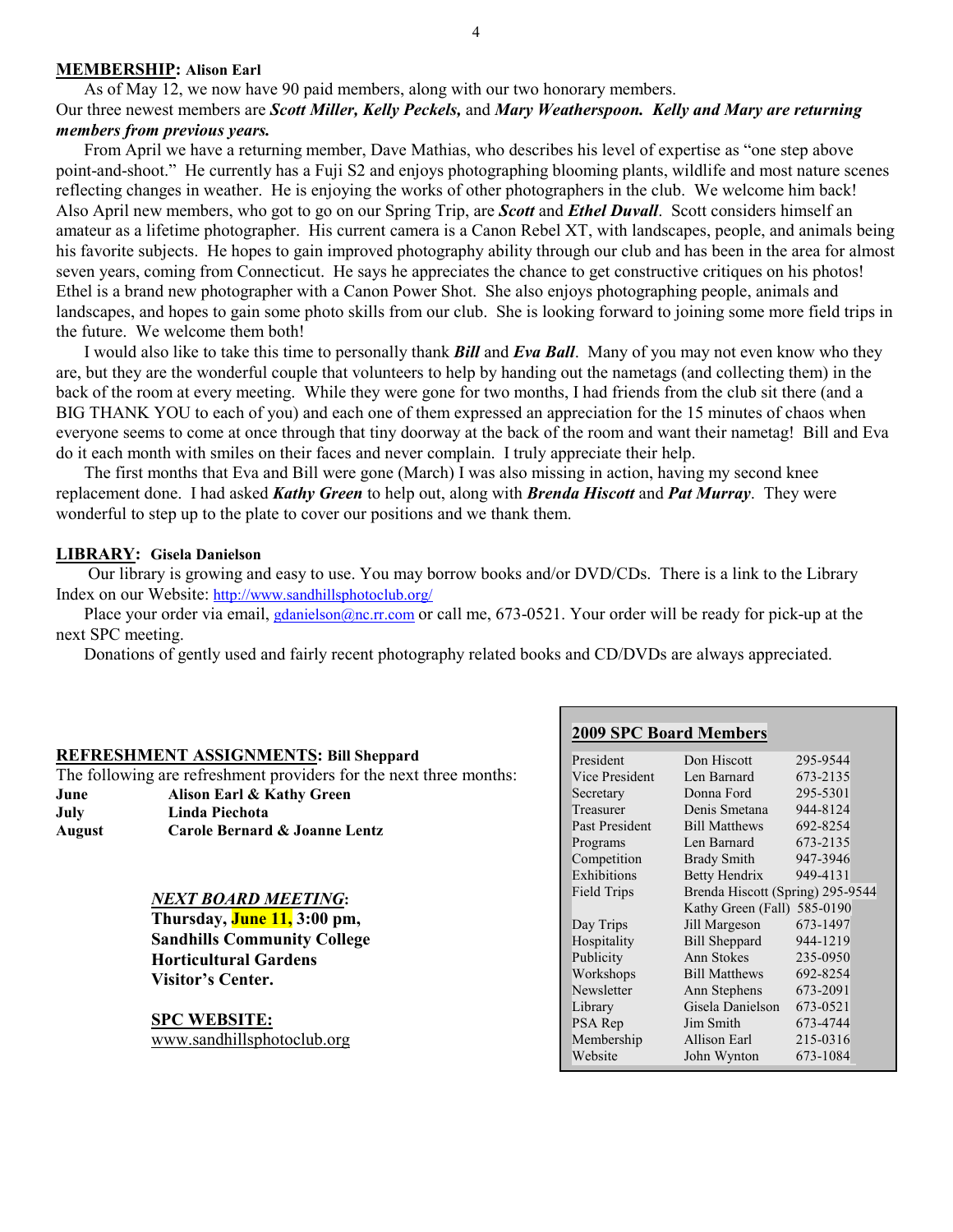## **MONTHLY FINANCIAL REPORT: Denis Smetana**

| <b>Monthly Financial Report Regular Account</b> |                              |                    |  |  |  |  |
|-------------------------------------------------|------------------------------|--------------------|--|--|--|--|
| March 31,2009                                   | Starting balance<br>Expenses | \$5,239.74<br>0.00 |  |  |  |  |
|                                                 | Income                       | \$220.08           |  |  |  |  |
| April 30, 2009                                  | Final balance                | \$5,459.82         |  |  |  |  |

There were no expenses in April.

Income was from '09 dues from seven members and interest on our checking account.

#### **Monthly Financial Report Projects Account**

As reported last month, the Projects Account was folded into the Regular Account but a separate accounting will be kept. Thus the actual balance of the Regular Account (including the Projects Account) is \$5,622.47.

There was no other activity in our projects account so the beginning and end balance was the same at \$162.65.

## **Photo Tip of the Month: Pat Murray**

The movie, "Everlasting Moments" about how a camera changed the life of one woman, is set to run June 4 - 8 at the Sunrise Theatre in Southern Pines.

To see the movie trailer go to: http://www.ifcfilms.com/viewFilm.htm?filmId=1216

*If you have a photo tip to share with SPC members in the newsletter, please e-mail to Ann Stephens at Astephens95@nc.rr.com*

#### **PHOTO EQUIPMENT CLASSIFIED**

If you wish to buy or sell photo equipment, send your ad to **Ann Stephens** at astephens95@nc.rr.com. Ads run for two issues unless you request otherwise.